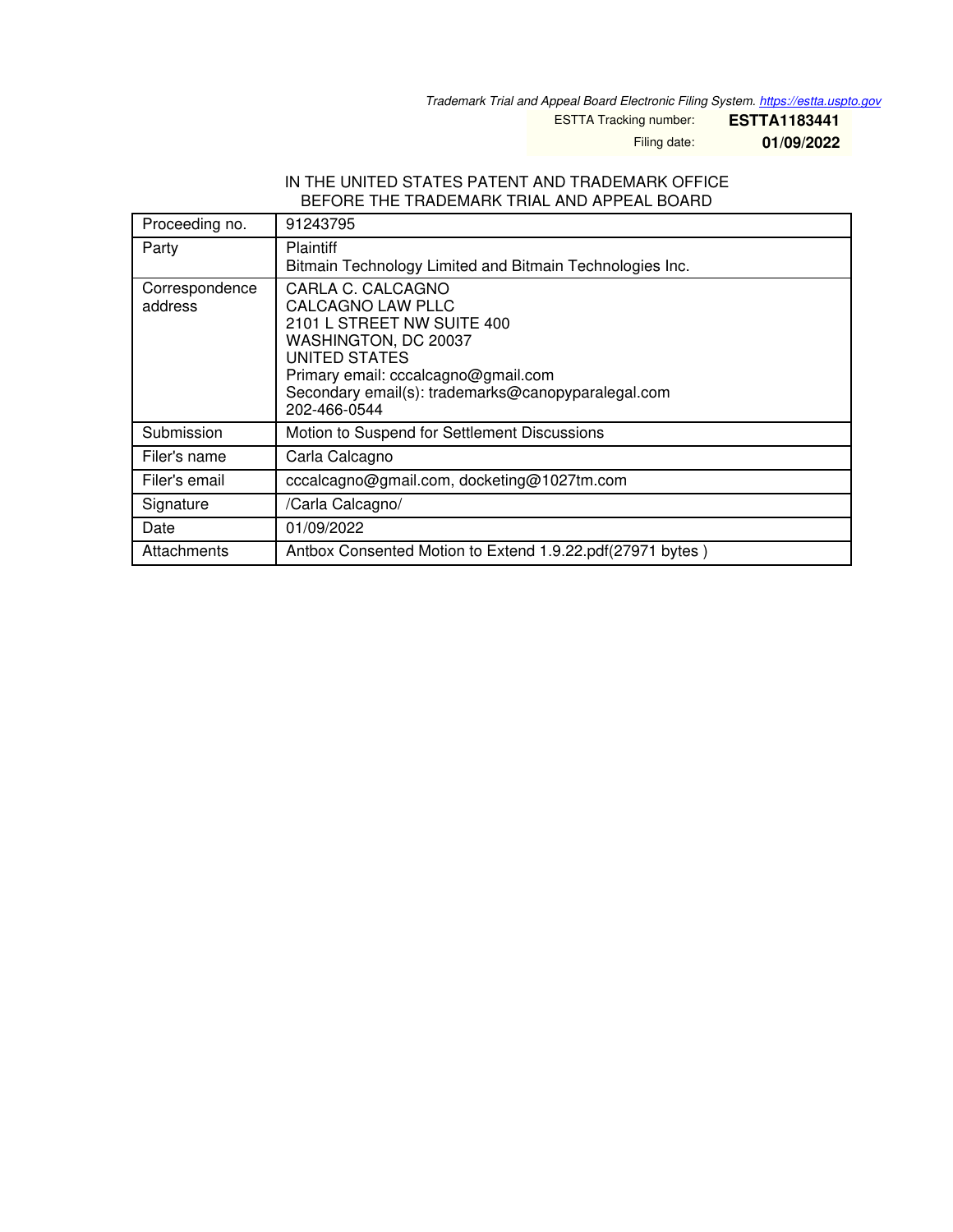## IN THE UNITED STATES PATENT AND TRADEMARK OFFICE BEFORE THE TRADEMARK TRIAL AND APPEAL BOARD

There is no motion currently pending and no other motion is being filed concurrent with this consent motion

Consent Motion to Suspend Bitmain Technology Limited and Bitmain Technologies Inc. (hereinafter Plaintiffs)

Pretrial Disclosures Date Due is currently set to close on 1/09/2022.

Plaintiffs request that such date be extended for 30 days, or until 2/08/2022, and that all subsequent dates be reset accordingly.

Time to Answer 11/04/2018 (CLOSED)

Deadline for Discovery Conference 02/03/2019 (CLOSED)

Discovery Opens 02/03/2019 (CLOSED)

Initial Disclosures Due 01/30/2021 (CLOSED)

Expert Disclosures Due 05/30/2021 (CLOSED

Discovery Closes 08/28/2021 (CLOSED)

Plaintiff's Pretrial Disclosures Due 02/08/2022

Plaintiff's 30-day Trial Period Ends 03/24/2022

Defendant's Pretrial Disclosures Due 04/11/2022

Defendant's 30-day Trial Period Ends 05/25/2022

Plaintiff's Rebuttal Disclosures Due 06/10/2022

Plaintiff's 15-day Rebuttal Period Ends 07/10/2022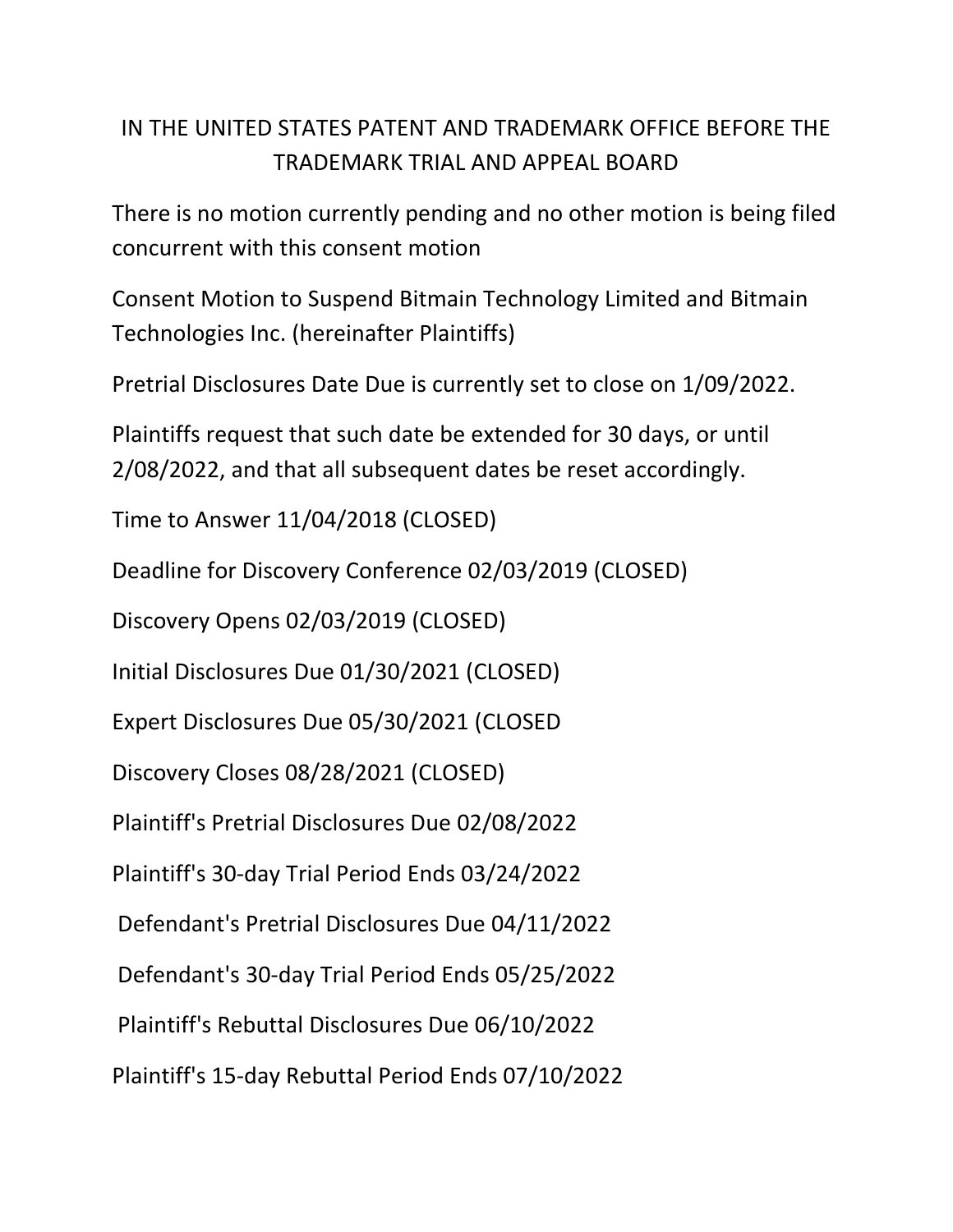Plaintiff's Opening Brief Due 09/09/2022

Defendant's Brief Due 10/08/2022

Plaintiff's Reply Brief Due 10/23/2022

Request for Oral Hearing (optional) Due 10/30/2022

The grounds for this request are as follows: The Parties are engaged in settlement discussions As the Board knows, the parties reached a worldwide agreement, agreed on the Settlement's language and have been finalizing the exhibits for the Board and the Examiner. As the Board also knows, just prior to the last motion, Plaintiff's counsel learned that as part of the Plaintiffs' reorganization there had been a subsequent assignment of some of Plaintiff's marks. As the Board also knows, the assignees are Chinese entities with Chinese representatives. Some of these Chinese entities do not appear to speak English and so are working through layers of US and Chinese counsel to interpret US law and the agreement.

The parties have requested 30 days additional time to allow these entities time to review the opposition and agreement to determine how to proceed. The defendant, also a Chinese entity, consents to this motion.

The parties greatly appreciate and understand the consideration the Board has shown in allowing the parties time to resolve this matter. The extension sought will serve the interests of judicial economy by allowing the parties time to finalize the agreement or otherwise resolve all matters without requiring the Board's intervention.